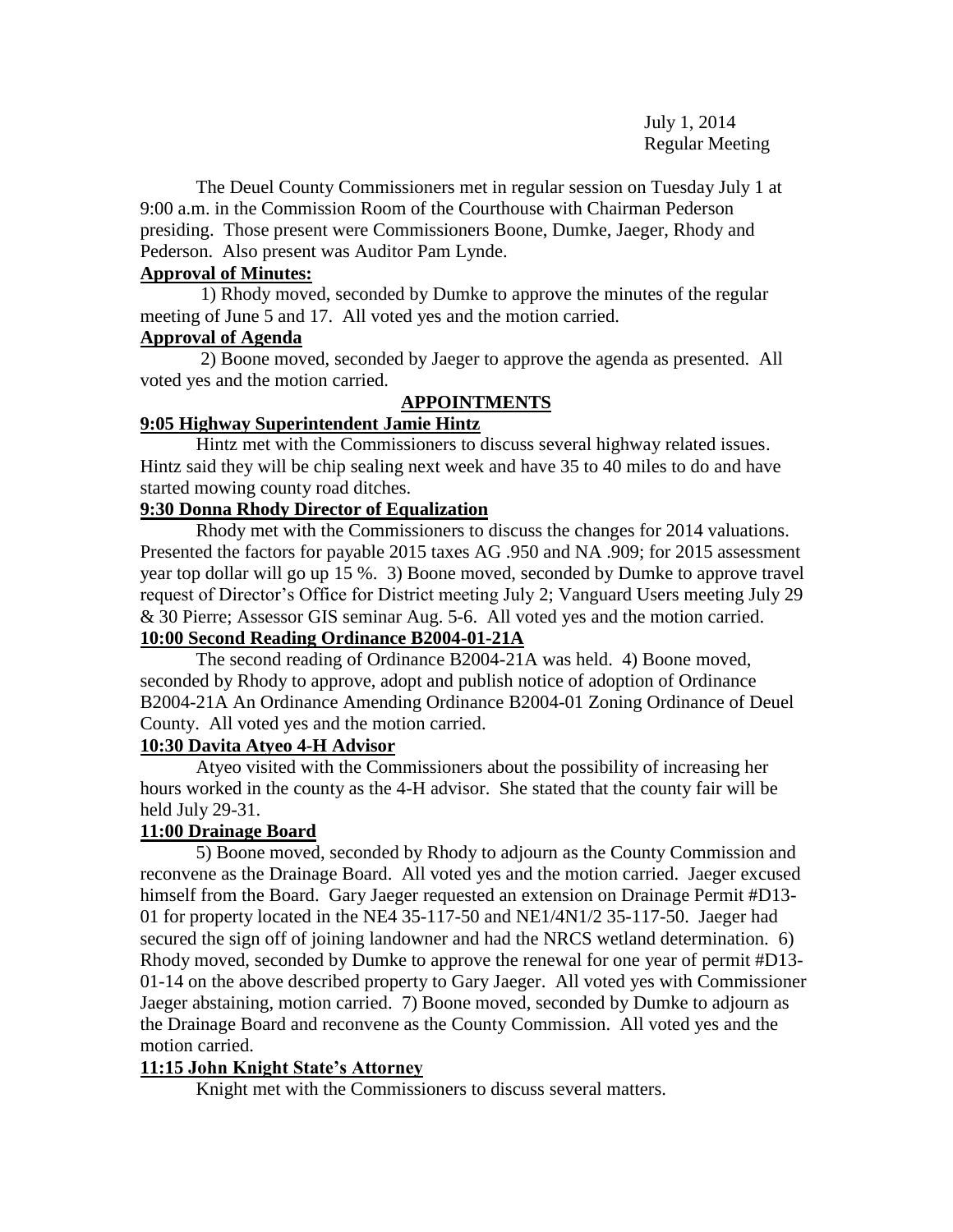# **NEW BUSINESS**

### **Approve Cash Balance Sheet**

8) Dumke moved, seconded by Rhody to approve the cash balance sheet for the month of June. All voted yes and the motion carried.

# **DEUEL COUNTY AUDITOR'S ACCOUNT WITH TREASURER**

| END OF MONTH CASH BALANCE                |                                          |                               |            |             |    | June-14                      |  |
|------------------------------------------|------------------------------------------|-------------------------------|------------|-------------|----|------------------------------|--|
| <b>CASH TOTAL</b>                        |                                          |                               |            |             | \$ | 2,051.00                     |  |
|                                          | <b>CHECKS TOTAL</b>                      |                               |            |             | \$ | 20,914.63                    |  |
| <b>CASH ITEM</b>                         |                                          |                               |            |             | \$ | 0.00                         |  |
| <b>CASH CHANGE SHERIFF</b>               |                                          |                               |            |             | \$ | 50.00                        |  |
| TOTAL CASH ASSETS ON HAND                |                                          |                               |            |             | \$ | 23,015.63                    |  |
| <b>CHECKING ACCOUNT BALANCE</b>          |                                          |                               |            |             |    | \$159,582.91                 |  |
| MM DNB NATIONAL BANK                     |                                          |                               |            |             | \$ | 4,051.19                     |  |
| PREMIUM MM FIRST BANK & TRUST OF TORONTO |                                          |                               |            |             |    | \$4,181,343.65               |  |
| <b>CREDIT CARDS</b>                      |                                          |                               |            |             | \$ | 699.90                       |  |
| CD'S                                     | \$250,000<br><b>DNB</b>                  | <b>FIRST BANK &amp; TRUST</b> |            |             | \$ | 250,000.00                   |  |
| <b>REVOLVING LOAN</b>                    |                                          |                               |            |             | \$ | 72,234.25                    |  |
| <b>GRAND TOTAL CASH ASSETS</b>           |                                          |                               |            |             |    | \$4,690,927.53               |  |
|                                          | <b>GL CASH BALANCE BY FUNDS:</b>         |                               |            |             |    |                              |  |
|                                          | <b>GENERAL</b>                           |                               |            |             |    | \$1,865,182.46               |  |
|                                          | SP REVENUE FUNDS<br>TRUST & AGENCY FUNDS |                               |            |             |    | \$2,439,239.96<br>386,505.11 |  |
|                                          | townships                                | \$48,295.12                   | Cities     | \$12,939.17 | \$ |                              |  |
|                                          | schools                                  | \$163,998.70                  | rural fire | \$713.90    |    |                              |  |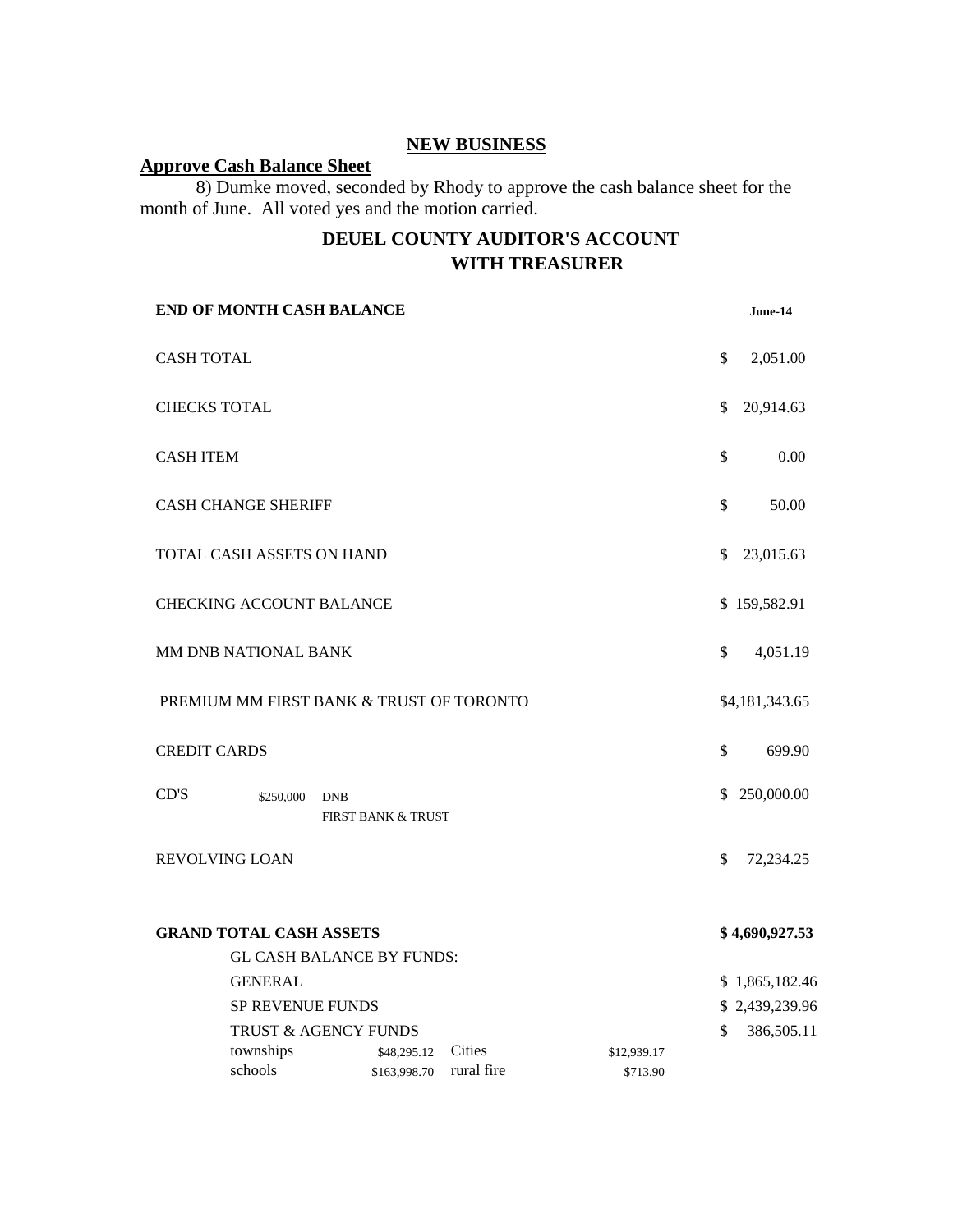#### **TOTAL GENERAL LEDGER CASH**

#### **Resolution of Support First District, Family Heritage Ins., Travel**

 9) Jaeger moved, seconded by Dumke to approve Resolution #14-10 Resolution to Continue Support for the First District Association of Local Governments During Fiscal Year 2015. All voted yes and the motion carried.

# **RESOLUTION TO CONTINUE SUPPORT FOR THE FIRST DISTRICT ASSOCIATION OF LOCAL GOVERNMENTS DURING FISCAL YEAR 2015 RESOLUTION #14-10**

### **(October 1, 2014-September 30, 2015)**

The Deuel County Board of County Commissioners, having adopted and signed a Joint Cooperative Agreement on the  $11<sup>th</sup>$  day of April, 1972, creating the First Planning and Development District, Model Rural Development Program, do hereby agree to renew their participation in the Joint Cooperative Agreement for Fiscal Year 2015 (October 1, 2014 - September 30, 2015). To support the Joint Cooperative Agreement and the activities of the District staff, the Deuel County Board of County Commissioners will provide \$9548.10 to the First District Association of Local Governments during the aforementioned Fiscal Year 2015 period.

> ADOPTION: Adopted this 1st day of July, 2014 Lynn Pederson, Chairman Deuel County Commission

ATTEST: Pam L. Lynde Deuel County Auditor

 The option to offer cancer/heart insurance with Family Heritage was discussed. The insurance would be voluntary and either a payroll deduction or bill directly to employees.

 10) Boone moved, seconded by Rhody to approve and pay travel costs for officials to attend the annual county conference in Pierre Sept. 15-17. All voted yes and the motion carried.

#### **Plats**

 11) Jaeger moved, seconded by Dumke to approve Plat of Block 1, Pederson's Addition and Resolution #14-11. All voted yes and the motion carried.

### **COUNTY COMMISSIONERS RESOLUTION #14-11**

Be it resolved by the Board of County Commissioners, Deuel County, South Dakota, that the herein PLAT OF BLOCK 1 PEDERSON'S ADDITION located in the NE1/4 of Section 9, T116N, R47W of the 5<sup>th</sup> P.M., Deuel County, South Dakota, prepared by Brian D. Ernst, Registered Land Surveyor of the State of South Dakota be and the same is hereby approved.

I, Pam L Lynde, County Auditor for Deuel County, South Dakota, do certify that the foregoing resolution was passed by the Board of County Commissioners, Deuel County, South Dakota, at the regular meeting on the 1st day of July, 2014.

Pam L. Lynde,Deuel County Auditor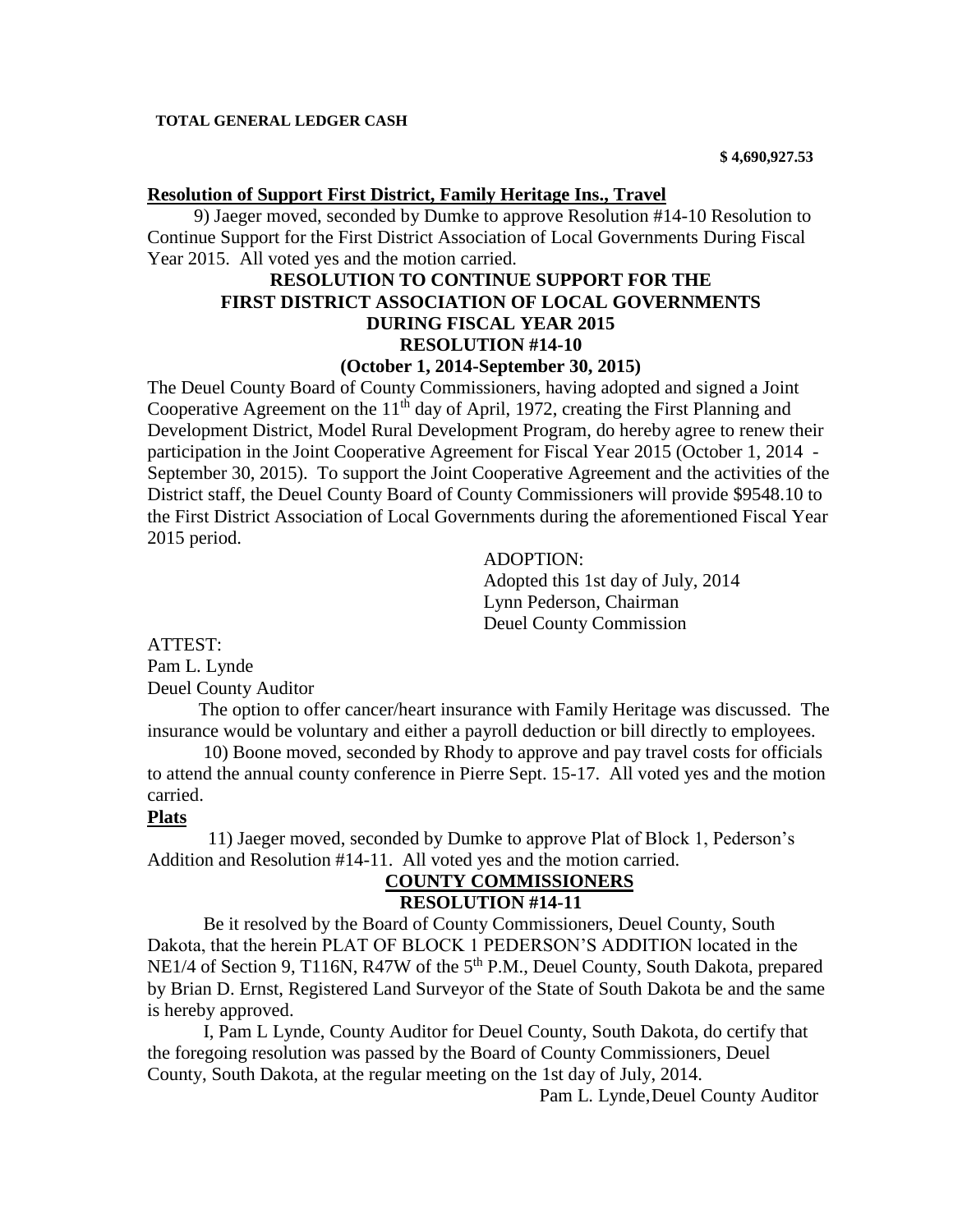12) Boone moved, seconded by Rhody to approve the Plat of Special Addition in the County of Deuel, SD located in the NE1/4NW1/4 16-116-49 West of the  $5<sup>th</sup>$  PM and Resolution #14-12. All voted yes and the motion carried.

#### **RESOLUTION #14-12**

BE IT RESOLVED by the Board of County Commissioners of Deuel County, South Dakota, that the plat entitled: **"Special Addition in the County of Deuel, South Dakota."** which has been submitted for examination pursuant to law, and it appearing that all taxes and special assessments have been paid and that such plat and the survey thereof have been made and executed according to law, the plat is hereby approved, and the County Auditor is hereby authorized and directed to endorse on such plat a copy of this Resolution and certify the same.

Dated at Clear Lake, South Dakota, this 1<sup>st</sup> day of July, 2014.

Chairman, Board of County Commissioners Deuel County, South Dakota

\_\_\_\_\_\_\_\_\_\_\_\_\_\_\_\_\_\_\_\_\_\_\_\_\_\_\_

ATTEST:

County Auditor, Deuel County, South Dakota

\_\_\_\_\_\_\_\_\_\_\_\_\_\_\_\_\_\_\_\_\_\_\_\_\_\_\_\_\_\_\_

 13) Dumke moved, seconded by Jaeger to approve Plat of Stroschein Third Addition Located in the  $SE1/4$  of 30-114-49 W of the  $5<sup>th</sup>$  PM Deuel County and Resolution #14-13. All voted yes and the motion carried.

### **RESOLUTION**

### **#14-13**

BE IT RESOLVED by the Board of County Commissioners of Deuel County, South Dakota, that the plat entitled: **"Stroschein Third Addition Located in the Southeast Quarter of Section 30, Township 114 North, Range 49 West of the 5th P.M., in the County of Deuel, South Dakota"** which has been submitted for examination pursuant to law, and it appearing that all taxes and special assessments have been paid and that such plat and the survey thereof have been made and executed according to law, the plat is hereby approved, and the County Auditor is hereby authorized and directed to endorse on such plat a copy of this Resolution and certify the same.

Dated at Clear Lake, South Dakota, this  $1<sup>st</sup>$  day of July, 2014.

Chairman, Board of County Commissioners Deuel County, South Dakota

\_\_\_\_\_\_\_\_\_\_\_\_\_\_\_\_\_\_\_\_\_\_\_\_\_\_\_

#### ATTEST:

### County Auditor, Deuel County, South Dakota **APPROVAL OF WARRANTS**

\_\_\_\_\_\_\_\_\_\_\_\_\_\_\_\_\_\_\_\_\_\_\_\_\_\_\_\_\_\_\_

 14) Dumke moved, seconded by Rhody to approve all warrants as presented and those paid early to avoid service charge. All voted yes and the motion carried. A-Ox Welding Supply 326.56 Repairs/Supplies, Aason Engineering 2910.00 Prof Serv Bridge Insp, SD Achieve 120.00 Client Support, American Stamp & Marking 185.47 Supplies, Davita Atyeo 208.25 Travel, Bjerke Sanitation 218.00 Utilities, Boyer Trucks 57.37 Repairs, Brevik Law Office 289.68 CAA Fees-BMI Hearing, Brookings Deuel Rural Water 112.30 Utilities, Butler Machinery 298.46 Repairs, Cellular Only 415.96 Cell Phones Sheriff,